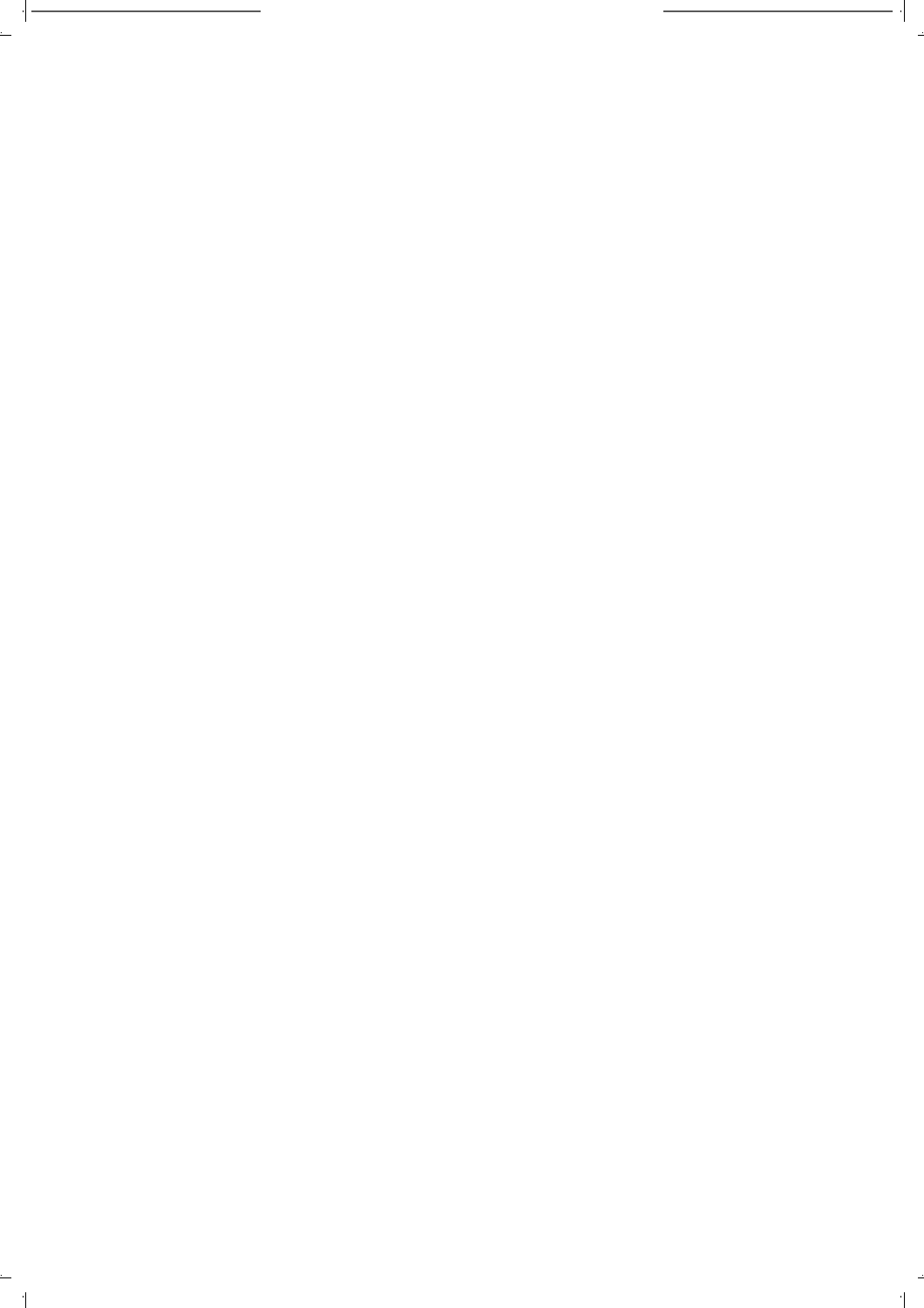

Section 7.1 explains the suggested methodology for the identification of enterprise deaths. Like enterprise births, enterprise deaths include the population of all active enterprises irrespective of employment thresholds. In addition to enterprise deaths, exits by decline may occur in data collections using an employee threshold. These are explained in section 7.2 on employer enterprise deaths and economic enterprise deaths.

Like the various definitions of births, the following populations of deaths can be distinguished:

**Enterprise deaths** (population **D**): Enterprise deaths covering all enterprises, regardless of whether they are employers or not. No general threshold is applied to the size of the enterprise in terms of employment or any other characteristics.

**Employer enterprise deaths** (population  $D_1$ ): Deaths of enterprises with at least one employee. This population consists of enterprise deaths (population D) that had at least one employee in the year of death, and of enterprises that move below the threshold of one employee for at least two years.

**Economic enterprise deaths** (population **D**<sub>2</sub>): Deaths of enterprises with at least two employees. This population consists of enterprise deaths (population D) that had at least two employees in the year of death, and of enterprises that move below the threshold of two employees for at least two years.

Again like births, the same unit may be recorded as a death in more than one of these populations. For instance, an enterprise may move below the threshold of two employees in a given year, below the threshold of 1 employee in the following year, and then cease its activity permanently in the next year. In this case, it would be counted as a death in populations  $D_2$ xx,  $D_1$ xx+1 and Dxx+2. An enterprise death with two or more employees in the year of death will be counted in all three populations in the same year, i.e.  $Dxx$ ,  $D_1xx$  and  $D_2xx$ .

# 7.1 From enterprise closures to enterprise deaths (population D)

#### *Enterprise deaths*

For the sake of consistency, and in line with user needs, the method of comparing populations of active enterprises used for the production of data for enterprise births should also be followed for enterprise deaths. This will also help to gain from synergies in processing.

The Commission Regulation No 2700/98 defines enterprise deaths as follows:

"A count of the number of deaths of enterprises registered to the population concerned in the business register corrected for errors. A death amounts to the dissolution of a combination of production factors with the restriction that no other enterprises are involved in the event. Deaths do not include exits from the population due to mergers, take-overs, breakups and restructuring of a set of enterprises. It does not include exits from a sub-population resulting only from a change of activity."

Events leading to a closure of an enterprise, but which should be excluded from the statistics on enterprise deaths are:

- 1. Enterprises that close down due to merging or breaking-up of production factors (break-ups, mergers, restructuring)
- 2. Enterprises whose activity is taken over by another enterprise (take-over)
- 3. Enterprises that are deleted due to a change of legal form, e.g. a successful sole proprietor moving operations from his home to another location and at the same time changing the legal form of the enterprise to a limited liability company is a case that should be excluded.
- 4. Reactivated enterprises if they restart activity within 2 calendar years.

For many enterprises there is no direct way to determine death, and information on the date of cessation may not be forthcoming from an administrative source or may reflect only administrative death. Hence, the decision that an enterprise has ceased to exist or has become permanently inactive will have to be made by combining information from different sources.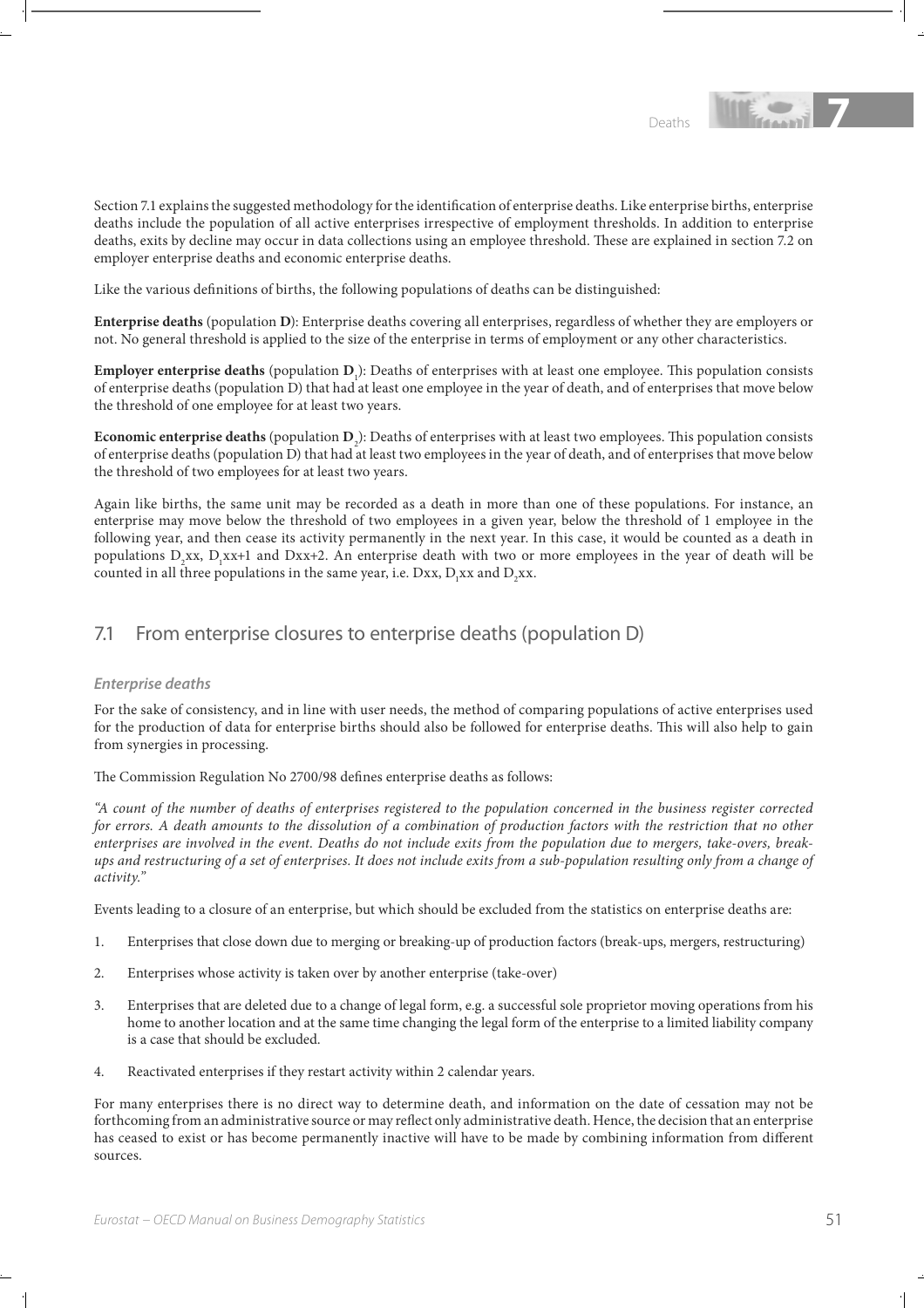

#### *Identifying deaths*

Populations of active enterprises are compared in order to identify the potential population of enterprise deaths. ID numbers of enterprises that were active during at least part of year xx are matched with the ID numbers of enterprises active in years xx+1 and xx+2. The matching process should result in two sets of enterprise records:

- 1. Enterprises active in xx and not active in  $xx+1$  or  $xx+2$  (= enterprise closures = potential enterprise deaths in year xx, to be investigated further)
- 2. All other enterprises.

#### $\blacksquare$  Step 1: Population of active enterprises = Nxx

The population of active enterprises should be identified using the definition given in chapter 3.

For further steps in the procedure it is necessary to produce also populations  $N(xx+1)$  and  $N(xx+2)$ .

#### $\blacksquare$  Step 2: Cessations in year xx

The cessations in year xx are a subset of the population of active enterprises in year xx, which have ceased their economic activity between 01.01 and 31.12. They can be identified by comparing the population of active enterprises in year xx with the population of active enterprises in year xx+1. Cessations are identified as enterprises that are only present in year xx.

Again, the basis of the method to be used is the concept of population of active enterprises. The date of deregistration should not be used as the primary means of identifying cessations as information on the date of commencement and cessation of activity is not available for all enterprises and all Member States, and such dates may represent administrative rather than statistical events.

#### ■ Step 3: Elimination of reactivations

As in step 3 of the identification of enterprise births, cessations should be checked for reactivation in the following two calendar years, because enterprises dormant for less than two years are considered reactivations and therefore not deaths followed by a birth. An enterprise death occurs only if the unit has been inactive for at least two years.

The way to identify reactivations as suggested in step 3 of the chapter enterprise births, applies equally to the context of enterprise deaths, i.e. if a new enterprise in year xx+2 is identified as a reactivation, then the enterprise is not considered an enterprise death in year xx.

#### $\blacksquare$  Step 4: elimination of other cessations

In order to find the events that were not real enterprise deaths, but rather cessations due to events like break-ups, mergers or take-overs, a matching of criteria (as for enterprise births) should be carried out. The pairwise matching is used in the same way to identify the cases where another unit is involved in the cessation of the enterprise. As for enterprise births, the matching should consider name, location and economic activity (on the most detailed level of address and 4-digit level of ISIC). For this purpose, the population of active enterprises should cover all sections of ISIC Rev. 4, including sections A and O. Some manual checking will have to be done, mostly on near matches by name. Possible multiple matches should be treated the same way for deaths as for births.

The last automated check should be for links between legal units. If a link is found, this is a strong indicator for other cessation than death. As with births, other nationally available information should also be used where appropriate, and manual checks of all large cessations (i.e. 20 or more employees) should also be carried out, though again a sample may be used if the numbers are too high (see step 5 in chapter 5.1).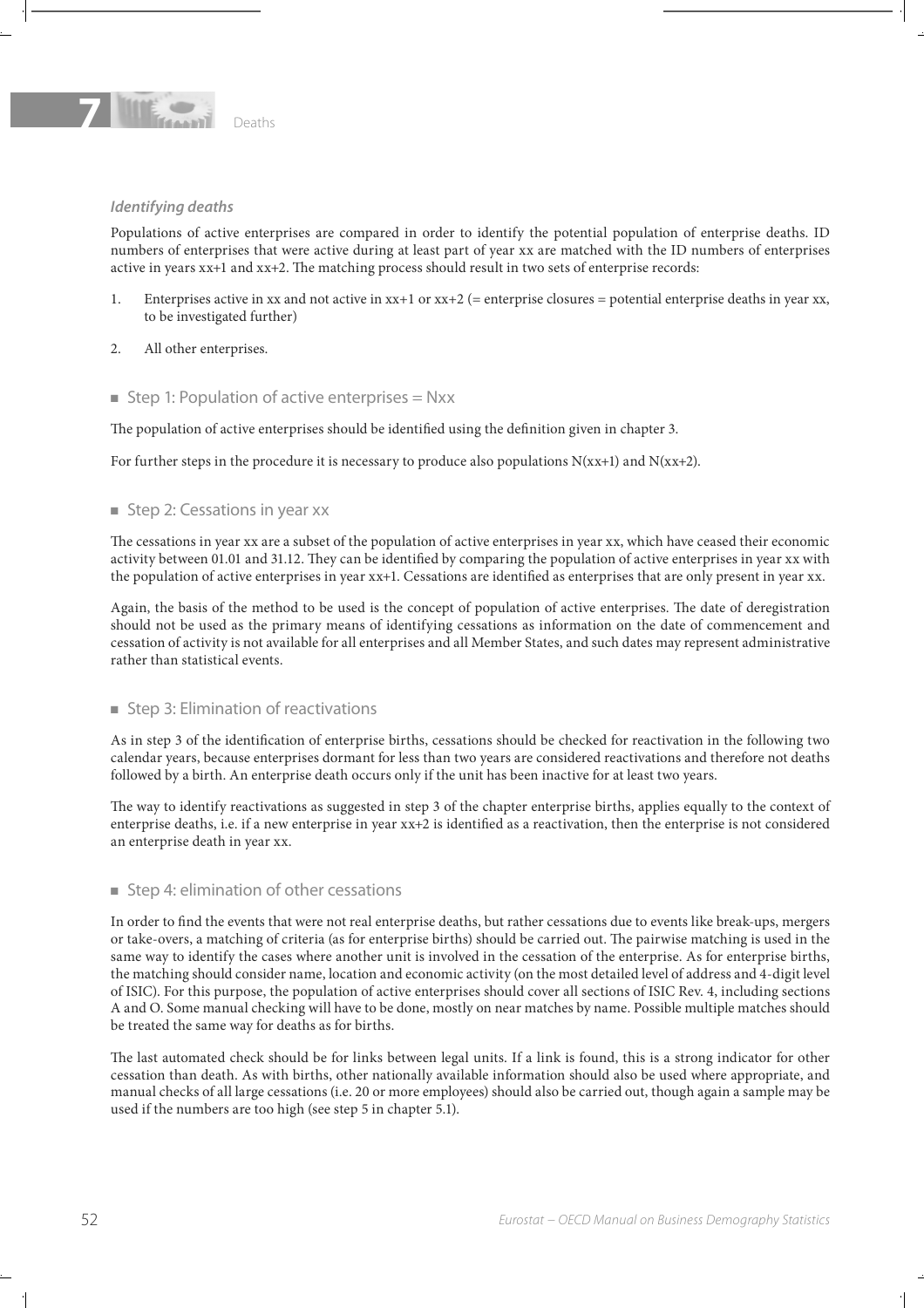

# 7.2 Employer enterprise deaths and economic deaths

The main component of the data on employer and economic enterprise deaths already exists in the population of all enterprise deaths (population D). The enterprise deaths except the units below the respective employee thresholds cover largely the population of employer and economic enterprise deaths. However, there are also enterprises that move below the threshold of one or two employees but that continue activity below this threshold. These should be considered employer enterprise deaths, or economic enterprise deaths respectively. These enterprises may well be counted again as enterprise deaths (according to chapter 7.1) when they cease all economic activity. "Exits by decline" are not covered in the methodology on enterprise deaths described in section 7.1 and will be described in this section. The time perspective has to be opposite to the one used for "entry by growth". As was shown in chapter 5.2, entries by growth are identified by looking at the units that were active but below the respective employee threshold in the two years before the year in question (xx-1 and xx-2). "Exits by decline" will have to be identified by looking at the units that dropped below the employee threshold in the two years *after* the year in question.

#### 7.2.1 Employer enterprise deaths (population D<sub>1</sub>)

There are two conditions which qualify an enterprise as an employer death:

- 1. It was an enterprise death (see section 7.1) in year xx, and had at least one employee in the year of death, or
- 2. It had at least one employee in year xx, continued activity but was not an employer for the two following years (exit by decline). The decline in employment should not be due to a split-off.

The suggested step-by-step method for identifying employer enterprise deaths (population  $\rm{D}_i{\rm xx}$ ) is as follows:

#### $\blacksquare$  Step 1: Enterprises with employees in the year of death

Enterprise deaths (population Dxx) excluding those without employees should be used to establish the population of enterprises with at least one employee in the year of their death.

#### ■ Step 2: Identifying former employers that become non-employers in xx (exits by decline)

In addition to deaths with at least one employee, we have to identify those enterprises that had at least one employee in xx and continued to exist afterwards without employees. To make sure that no reactivations within two years are included (these should not be considered as deaths), we have to check whether these units had no employees in years xx+1 and xx+2. The populations of "active non-employer enterprises" will be called  $N(0)xx+1$  and  $N(0)xx+2$ .

#### Step 2a: Identifying non-employers in years  $x+1$  and  $x+2$

To cover all the units that might be exits by decline, the following cases should be considered, and the populations of active non-employer enterprises N(0)xx+1 and N(0)xx+2 should first be established.

- 1) A unit is in population  $N(0)xx+1$  and  $N(0)xx+2$ .  $\Rightarrow$  It was a non-employer in both years.
- 2) A unit is in population  $N(0)$ xx+1, but not in  $N(0)$ xx+2.

If the unit is in population  $N_1xx+2$  (Nxx+2 excluding N(0)xx+2), it was an employer in xx+2 and should be ruled out.

If the unit is not in population N<sub>1</sub>xx+2 either, it was dormant in xx+2 and possibly a death. => It was a nonemployer in both years.

3) A unit is in population  $N(0)$ xx+2, but not in  $N(0)$ xx+1.

If the unit is in population N<sub>1</sub>xx+1 (Nxx+1 excluding N(0)xx+1), it was an employer in xx+1 and should be ruled out.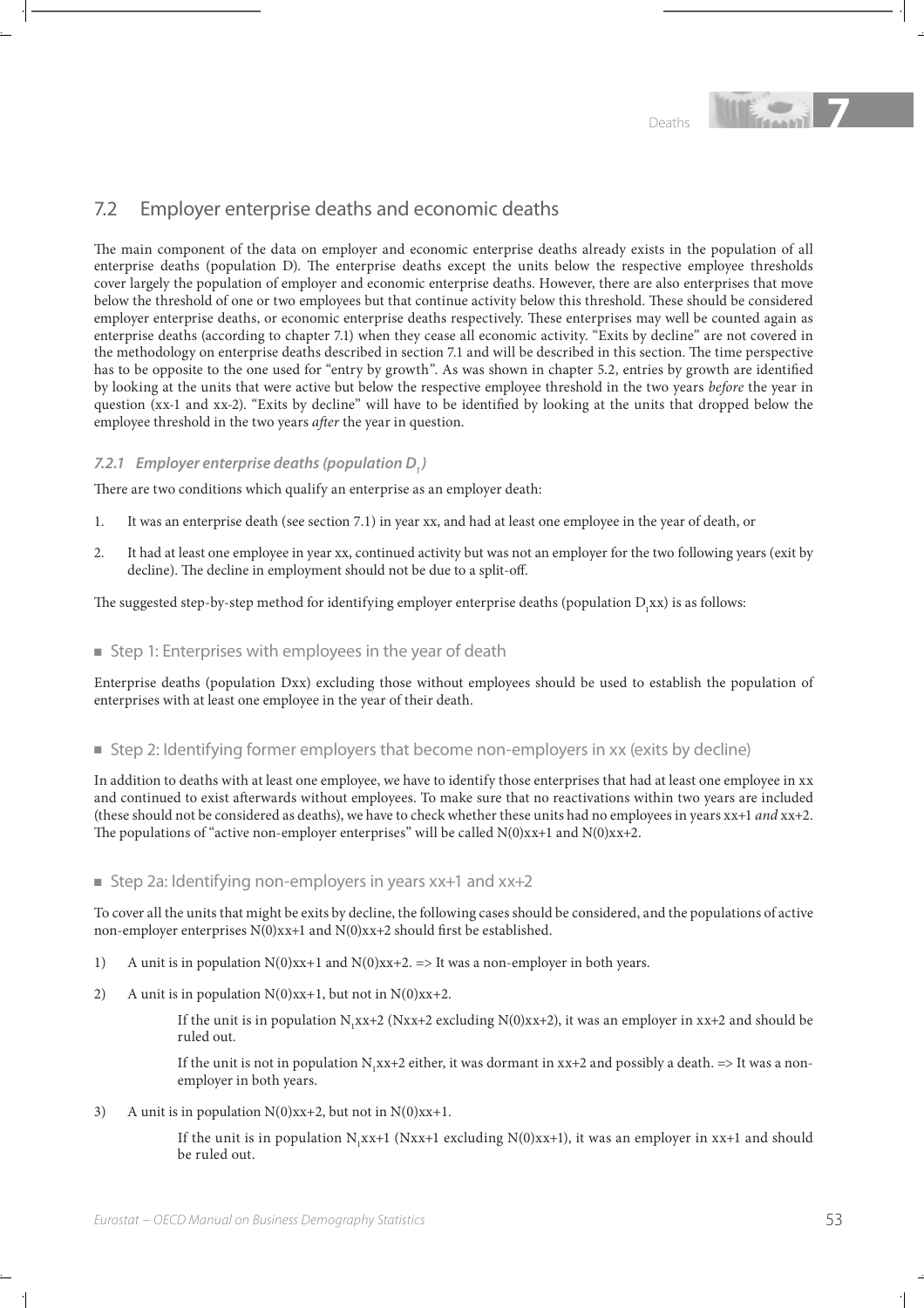

If the unit is not in population  $N_1x$ x+1 either, it was dormant in xx+1. => It was a non-employer in both years.

In summary, the enterprises to be identified in step 2a are those which are

- in population N(0)xx+1 *or* N(0)xx+2 *or* both
- $\blacksquare$  and which are neither in population N<sub>1</sub>xx+1 nor in N<sub>1</sub>xx+2
- $\blacksquare$  Step 2b: Checking whether non-employers in xx+1 and xx+2 had employees in xx

We have to check whether units identified by these cases in step 2a had ≥ 1 employee in year xx. If so, they are employer deaths in year xx.

#### $\blacksquare$  Step 2c: Removing enterprises that shrunk by split-off (optional step)

Results on split-offs should be available from the methodology used to identify enterprise births (see section 5.1). Where possible, the information on new enterprises that were split-offs (and therefore no real enterprise births) should be used to identify original enterprises that moved below the one employee threshold because a new unit emerged from a split-off. These original enterprises should be removed from the population of exits by decline.

#### $\blacksquare$  Step 3: Adding up the results

Adding up units identified in steps 1 and 2 yields the population of employer enterprise deaths  $\rm D_i x x.$ 

#### *7.2.2 Economic enterprise deaths (population D2 )*

There are again two conditions which qualify an enterprise as an economic death:

- 1. It was an enterprise death in year xx, and had at least two employees in the year of death, or
- 2. It had at least two employees in year xx, continued activity but had less than two employees for the two following years (exit by decline). The decline in employment should not be due to a split-off.

The methodology for identifying economic deaths follows from the method used for employer deaths:

#### $\blacksquare$  Step 1: Enterprises with two or more employees in the year of death

Enterprise deaths (population Dxx), excluding units with less than two employees, should be used to establish the population of enterprises with at least two employees in the year of their death. Using the same methodology as for the current harmonised data collection ensures that only real deaths are counted, but not cessations of units due to merger or take-over

#### ■ Step 2: Identifying former employers with two or more employees (exits by decline)

In addition to deaths with at least two employees, we have to identify enterprises that had at least two employees in xx and continued to exist afterwards with less than two employees.

 $\blacksquare$  Step 2a: Identifying enterprises with less than two employees in years xx+1 and xx+2

To cover all the units that might be exits by decline, the populations of active non-employer enterprises N(0,1)xx+1 and N(0,1)xx+2 should first be established. Then the following cases have to be considered.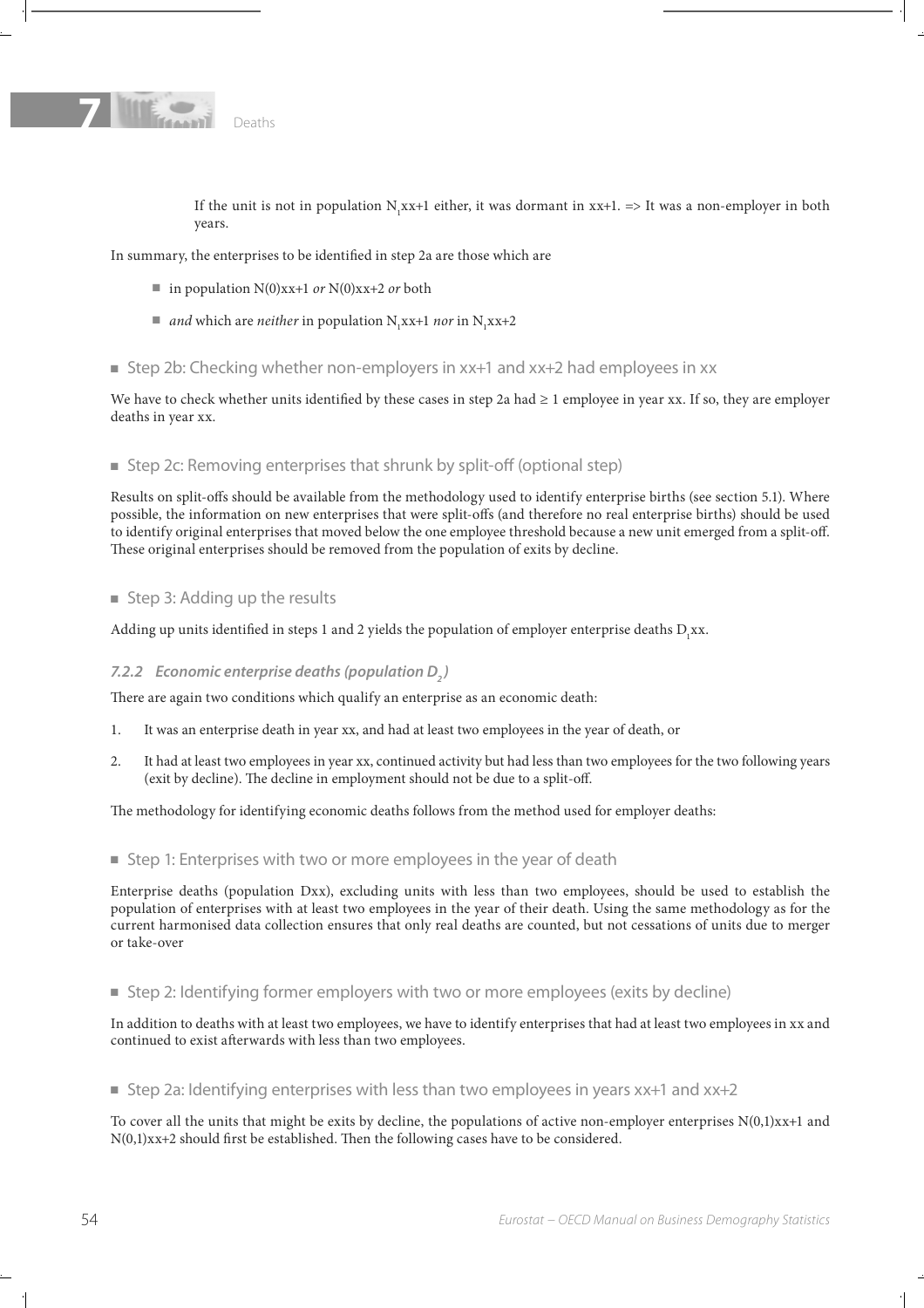- 1) A unit is in population  $N(0,1)xx+1$  and  $N(0,1)xx+2.$  => It was active and below the employee threshold in both years.
- 2) A unit is in population  $N(0,1)$ xx+1, but not in  $N(0,1)$ xx+2.

If the unit is in population N<sub>2</sub>xx+2 (Nxx+2 excluding N(0,1)xx+2), it had at least two employees in xx+2 and should be ruled out.

If the unit is not in population N<sub>2</sub>xx+2 either, it was dormant in xx+2, and possibly a death. => It was below the employee threshold in both years.

3) A unit is in population  $N(0,1)$ xx+2, but not in  $N(0,1)$ xx+1.

If the unit is in population  $N_2x x+1$  (Nxx+1 excluding N(0,1)xx+1), it had at least two employees in xx+1 and should be ruled out.

If the unit is not in population  $N_2x$ x+1 either, it was dormant in xx+1. => It was below the employee threshold in both years.

In summary, the enterprises to be identified in step 2a are those which are

- $\blacksquare$  in population N(0,1)xx+1 *or* N(0,1)xx+2 *or* both
- $\blacksquare$  and which are neither in population N<sub>2</sub>xx+1 nor in N<sub>2</sub>xx+2
- $\blacksquare$  Step 2b: Checking whether units with less than two employees in xx+1 and xx+2 had two or more employees in xx

We have to check whether units identified by these cases in step 2a had  $\geq 2$  employees in year xx. If so, they are economic deaths in year xx.

 $\blacksquare$  Step 2c: Removing enterprises that shrunk by split-off (optional step)

Where possible, enterprises that moved below the two employee threshold because a new unit emerged from a split-off should be removed from the population of exits by decline.

 $\blacksquare$  Step 3: Adding up the results

Adding up the units identified in steps 1 and 2 yields the population of economic enterprise deaths  $\rm D2_{x}$ xx.

# 7.3 Units in liquidation

Information from administrative sources may indicate that a unit is in liquidation, and that the remaining activity is related to this process itself, e.g. turnover from the sale of production factors, or employment due to administrative matters. Although this turnover or employment is not related to the enterprise's genuine activity, it is recommended to consider the enterprise alive until it ceases this activity. As it cannot always be identified whether activity is related only to the liquidation process or not, and as the availability of administrative information varies across countries, the benefit of this approach is that results are comparable.

### 7.4 Provisional data on deaths

The check for reactivation within two years leads to a time lag of one year of the data availability compared with the data on the population of active enterprises and enterprise births. In order to improve the timeliness of the data on enterprise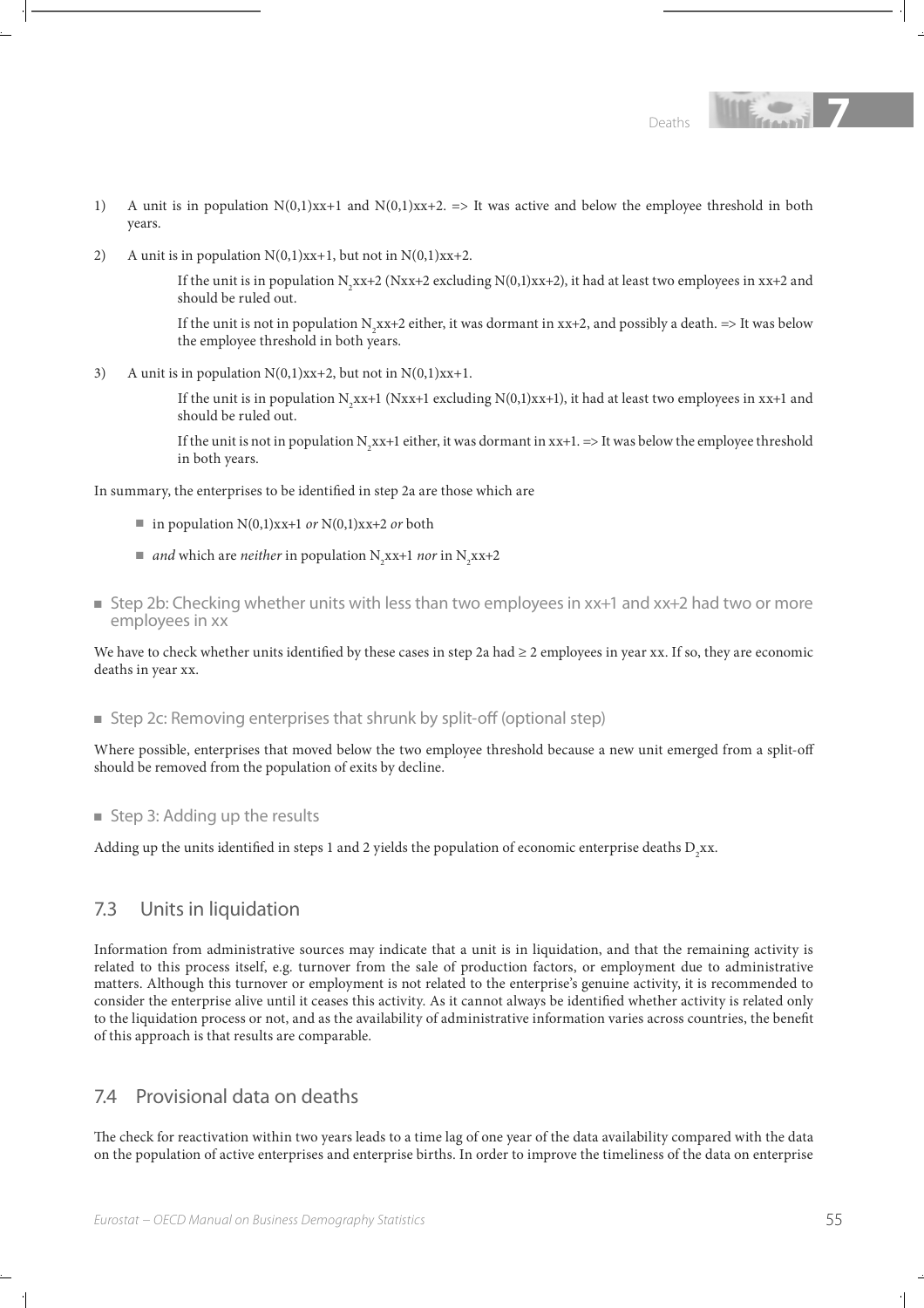

deaths, provisional results in year t+2 should be estimated using the best national methods available. As examples, the following methods or a combination of both could be used:

- 1) If data collections have already been conducted, the known ratio between enterprise deaths and either reactivations or the total number of cessations from previous reference years can be used to estimate the number of enterprise deaths based on the available number of cessations. This may however not be possible at a detailed level.
- 2) Based on the information that is available on reactivations during the year t+2, during which results are prepared, preliminary data on the enterprise deaths excluding the known reactivations can be produced. This will however lead to an overestimation of enterprise deaths, as reactivations occurring later in the year t+2 are not taken into account or estimated.

# 7.5 Impact of deaths

As well as indicators on the number of deaths, there is a demand for data on the impact of these deaths. This can only partly be satisfied by studying deaths by size-band, therefore more accurate measures are needed. The impact can be measured both in terms of the effect on the labour market, i.e. the amount of employment lost, or the effect on the economy in financial terms, i.e. the amount of turnover lost.

#### *Employment*

It is clear that the employment lost when an enterprise death occurs is of interest to policy makers. What is less clear is the time at which that employment should be recorded. Few enterprises suddenly change from being fully active to being dead, most go through a period of contraction lasting months, or possibly even years. This means that if employment is measured at the exact moment of death, the impact of the loss of that enterprise could be under-stated.

Conversely, if employment is measured over a period prior to death, e.g. the year before the death occurred, there is the problem of how to deal with relatively short-lived enterprises, i.e. those that only survive for a few months. These enterprises may not have had any activity or employment in the previous period.

This problem is eased to some extent by the use of average employment over the period during which the enterprise was active. If infra-annual employment data are available, the decline in employment immediately before death will be somewhat masked by using an average figure, particularly if the death occurs towards the end of the period. It should be noted, however, that although this may reduce the problem, it is unlikely to solve it entirely.

Another scenario is that only one observation is available for a given period. This is particularly likely for smaller enterprises. In this case it is obviously not possible to take an average, but the observation may, in many cases, reflect the position several months before the death, so may not be affected by the period of pre-death decline.

Initial research in two EU Member States has shown that the employment figure for the period in which the death occurs is not significantly different to that for previous periods. If this research is validated by other Member States, the conclusion is likely to be that employment relating to the period of the death is suitable for an indicator on the impact of enterprise deaths.

## 7.6 Indicators

The following indicator related to deaths may be produced:

- $\blacksquare$  Number of deaths as a percentage of the population of active enterprises.
- Correlations of deaths with GDP and unemployment

It is also proposed to add the following two indicators on the impact of deaths in terms of employment loss. These will be tested, and if successful, may be implemented in future data collections.